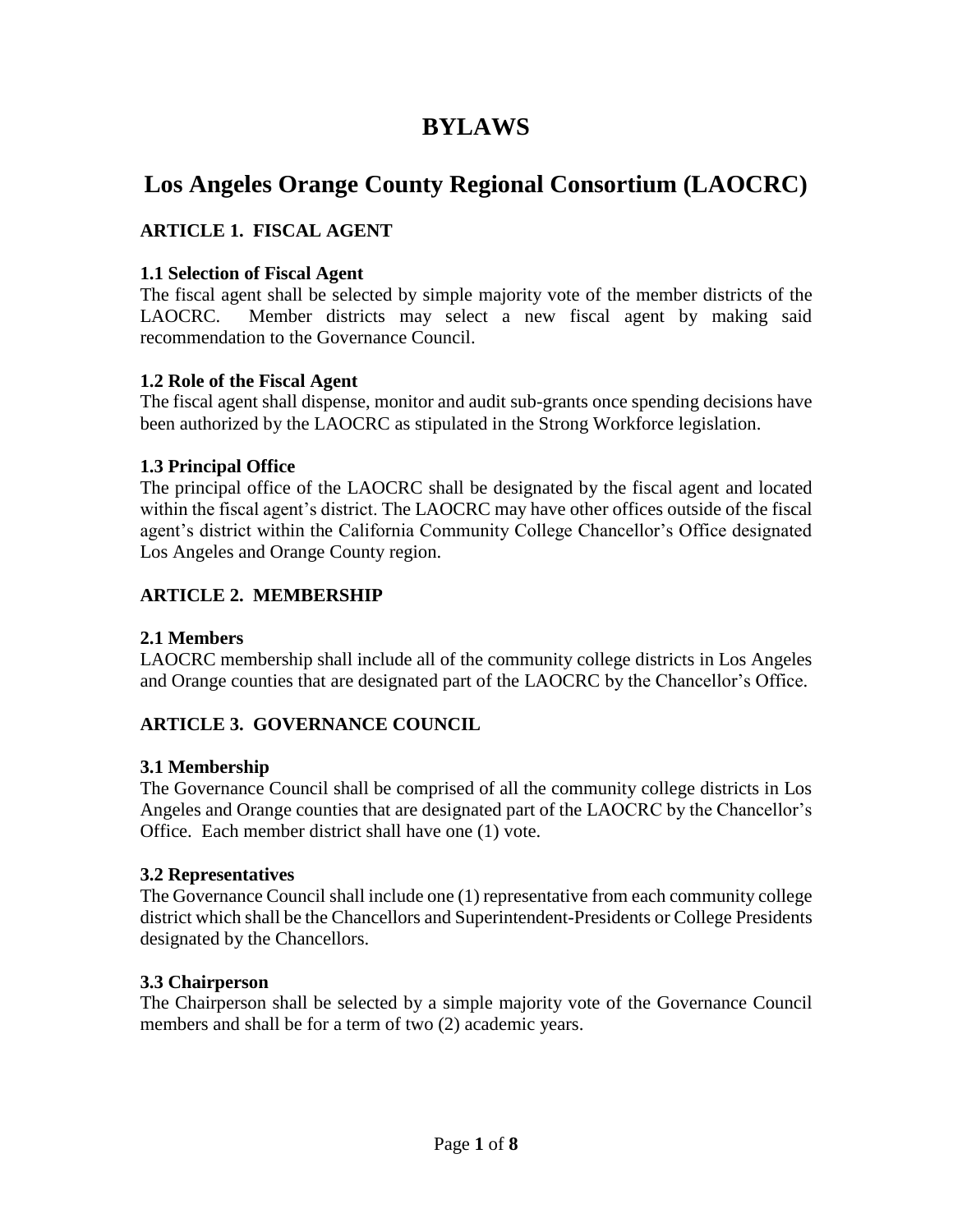#### **3.4 Role of the Governance Council**

The Governance Council shall be the final decision-making body of the LAOCRC, including, but not limited to, decisions on budget, resource allocation, strategic planning, policy, advocacy, regional plans and dispute resolution.

# **ARTICLE 4. EXECUTIVE COMMITTEE**

#### **4.1. Membership**

The Executive Committee shall be selected by a simple majority vote of the Governance Council and comprised of five (5) members, including at least one (1) from each county, of the Governance Council. Each member shall serve a term of two (2) academic years and may be reappointed to additional terms. Appointments shall occur every other year at the spring meeting of the Governance Council by simple majority vote.

#### **4.2 Role of the Executive Committee**

The Executive Committee shall make recommendations to the Governance Council regarding budget, resource allocation, strategic planning, policy, advocacy and regional plans, coordinate strategic efforts with the Executive Director and receive input from College Presidents and Dean Resource Associates.

# **ARTICLE 5. COLLEGE PRESIDENTS**

# **5.1 Membership**

The College Presidents shall be comprised of the 28 Presidents from the nine (9) colleges in the Los Angeles Community College District (LACCD), ten (10) Los Angeles Ring districts, and the nine (9) colleges in Orange County.

# **5.2 Role of the College Presidents**

The College Presidents shall **c**ommunicate, advise and collaborate with the Executive Committee and Dean Resource Associates.

# **ARTICLE 6. DEAN RESOURCE ASSOCIATES**

# **6.1 Membership**

The Dean Resource Associates (DRA) shall be selected by a simple majority vote of the College Resource Leadership Council (CRLC) and comprised of five (5) appointed members of the CRLC. The members shall include one (1) from LACCD, two (2) from the Los Angeles Ring districts, and two (2) from the Orange County districts. Each member shall serve a term of two (2) academic years and may be reappointed to additional terms. Appointments shall occur every other year at the June meeting of the CRLC by simple majority vote. Vacancies shall be filled at the next scheduled CRLC meeting by simple majority vote. The appointee will complete the remainder of the term vacated.

#### **6.2 Role of the Dean Resource Associates**

The Dean Resource Associates shall represent the interests of the CRLC and communicate, advise and collaborate with the Executive Committee and the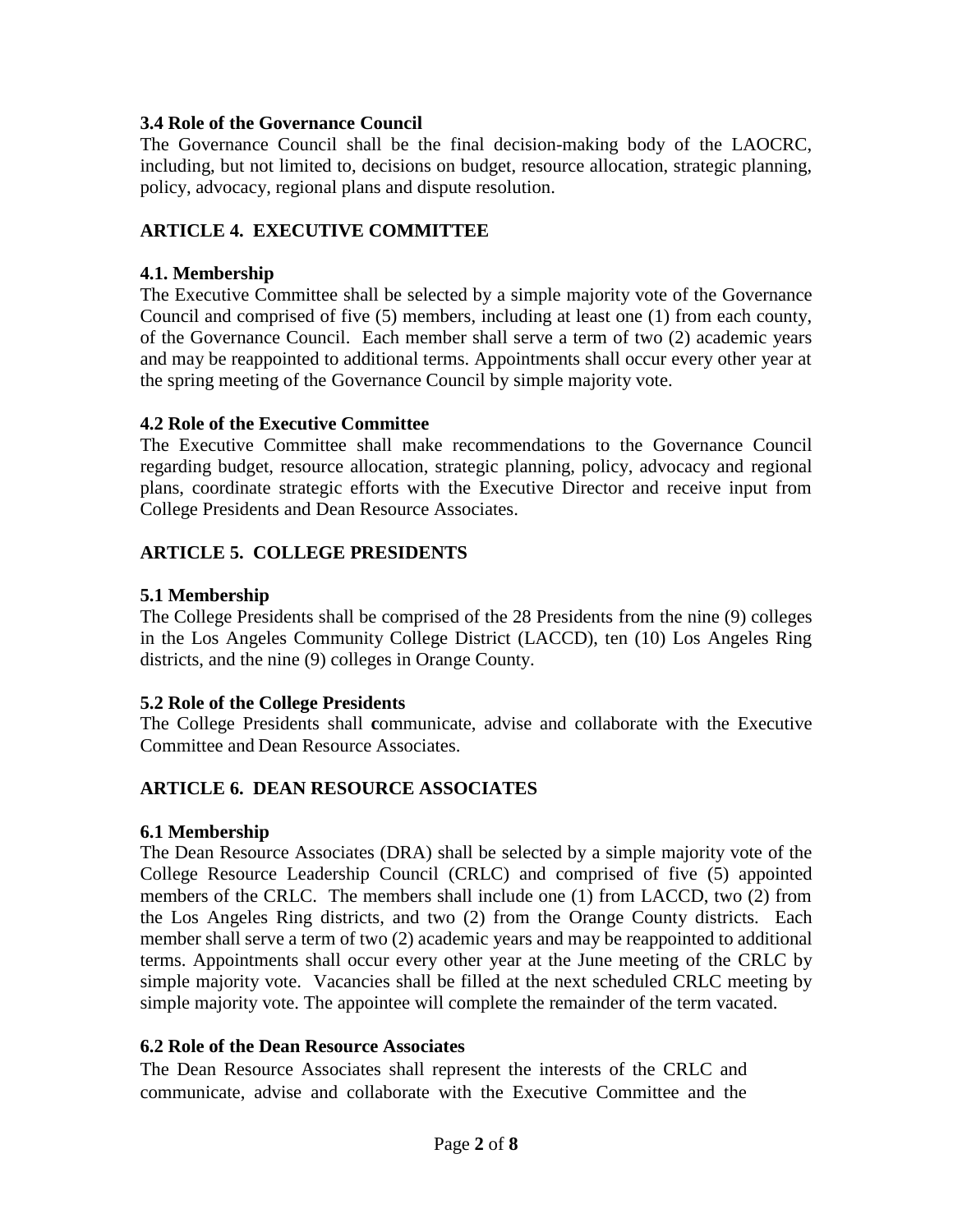College Presidents. The DRA shall review draft Bylaws amendments and other policy and funding matters from the CRLC, Assistant Vice Chancellor and/or LA and OC Directors and make recommendations to the CRLC for action.

# **6.3 Chairperson**

The CRLC Chairperson shall be one (1) of the five (5) DRA selections and shall serve as the DRA Chairperson. The DRA members also will select a Vice-Chairperson. (Refer to Article 7 below.

# **ARTICLE 7. COLLEGE RESOURCE LEADERSHIP COUNCIL**

# **7.1 Voting Members**

The College Resource Leadership Council shall be comprised of 28 Voting Members: one (1) Voting Member from each of the 28 community colleges in Los Angeles and Orange Counties. There may also be one (1) Alternate Voting Member per college who may serve as a Voting Member in the absence of the Voting Member.

# **7.2 Role of the College Resource Leadership Council**

The CRLC shall be responsible primarily for the review and recommendation of programs in accordance with California Education Code, Title 5, and the Chancellor's Office. The CRLC will collaborate, advise and coordinate efforts with the Assistant Vice Chancellor, Economic and Workforce Development and the Los Angeles and Orange County Directors.

# **7.3 Appointment**

Members are appointed by the President, Chancellor and Superintendent-Presidents or their designee from each college or district.

# **7.4 Chairperson**

The Chairperson shall be selected by a simple majority vote of the CRLC every other year at the CRLC June meeting. They shall serve a term of two (2) academic years and may be reappointed to additional terms. The Chairperson shall be a voting member of the CRLC and shall preside over the meetings and approve meeting agendas prior to dissemination and posting. They shall also serve as the DRA Chairperson.

# **7.5 Vice Chairperson**

The Vice Chairperson shall be selected by a simple majority vote of the CRLC every other year at the CRLC June meeting. They shall serve a term of two (2) academic years and may be reappointed to additional terms. The Vice Chairperson shall be a voting member of the CRLC and shall preside over the meetings and approve meeting agendas prior to dissemination and posting in the absence of the Chairperson. The Vice Chairperson may be appointed to the DRA; however, unlike the Chairperson, their appointment to the DRA is not automatic.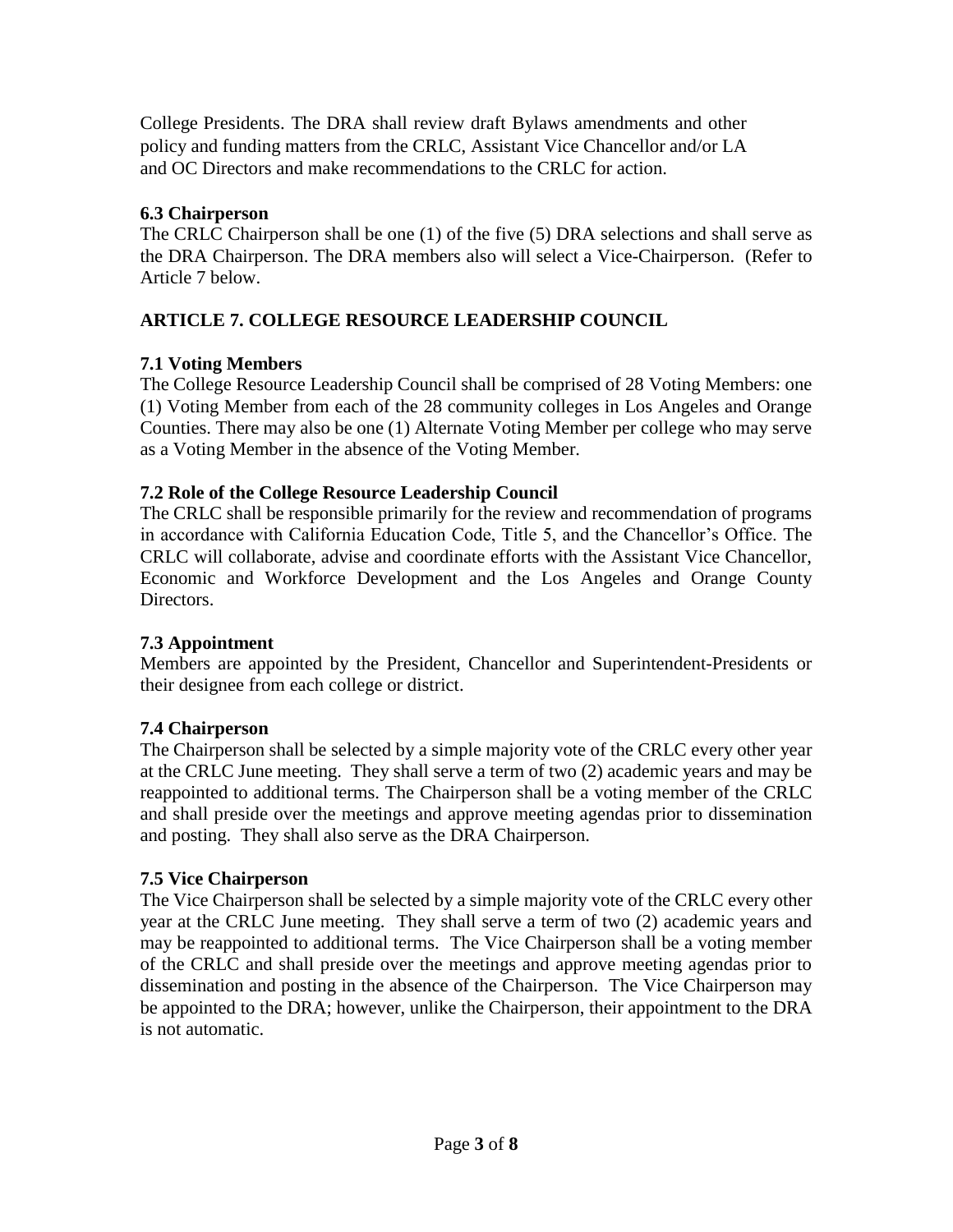# **7.6 Chairperson and Vice-Chairperson Replacement**

Replacement of the CRLC Chair or Vice-Chair due to resignation prior to end of their term shall occur at the next scheduled meeting of the CRLC and they shall serve in the role only for the duration of the term for the vacated position.

### **ARTICLE 8. LAOCRC STAFF**

#### **8.1 Assistant Vice Chancellor, Economic and Workforce Development**

The Assistant Vice Chancellor shall be an employee of the fiscal agent and shall be hired and evaluated under the policies and processes of the fiscal agent. The fiscal agent shall work with the DRA in selecting the Assistant Vice Chancellor. The fiscal agent shall make a final recommendation for appointment to the Executive Committee.

#### **8.2 Role of the Assistant Vice Chancellor, Economic and Workforce Development**

The Assistant Vice Chancellor shall review the Strong Workforce regional plans and submit all required documentation to the Chancellor's Office, develop annual LAOCRC workplan and budget in collaboration with the DRA and CRLC, collaborate and coordinate efforts with Los Angeles and Orange County Directors, convene and preside over all joint regional meetings and provide staff support to the Executive Committee and Governance Council.

#### **8.3 Los Angele**s **County Director**

The Los Angeles County Director shall be an employee of the fiscal agent and shall be hired and evaluated under the policies and processes of the fiscal agent. The fiscal agent shall work with the Los Angeles Sub-Regional Council in selecting the Los Angeles County Director. The fiscal agent shall make a final recommendation for appointment to the Executive Committee.

#### **8.4 Role of the Los Angeles County Director**

The Los Angeles County Director shall report to the Assistant Vice Chancellor, Economic and Workforce Development, and shall collaborate, advise and support the Los Angeles County Sub-Regional Council on the development of the Strong Workforce regional plan and budget, collaborate with the Orange County Director, support the Orange County Sub-Regional Council, facilitate county specific regional activities, including marketing, data utilization, and professional development efforts, create partnerships with Workforce Development Boards, educational institutions, and business and civic organizations, facilitate and assist colleges with leveraging the external resources required to implement strong workforce program initiatives.

#### **8.5 Orange County Director**

The Orange County Director shall be an employee of the fiscal agent and shall be hired and evaluated under the policies and processes of the fiscal agent. The fiscal agent shall work with the Orange County Sub-Regional Council in selecting the Orange County Director. The fiscal agent shall make a final recommendation for appointment to the Executive Committee.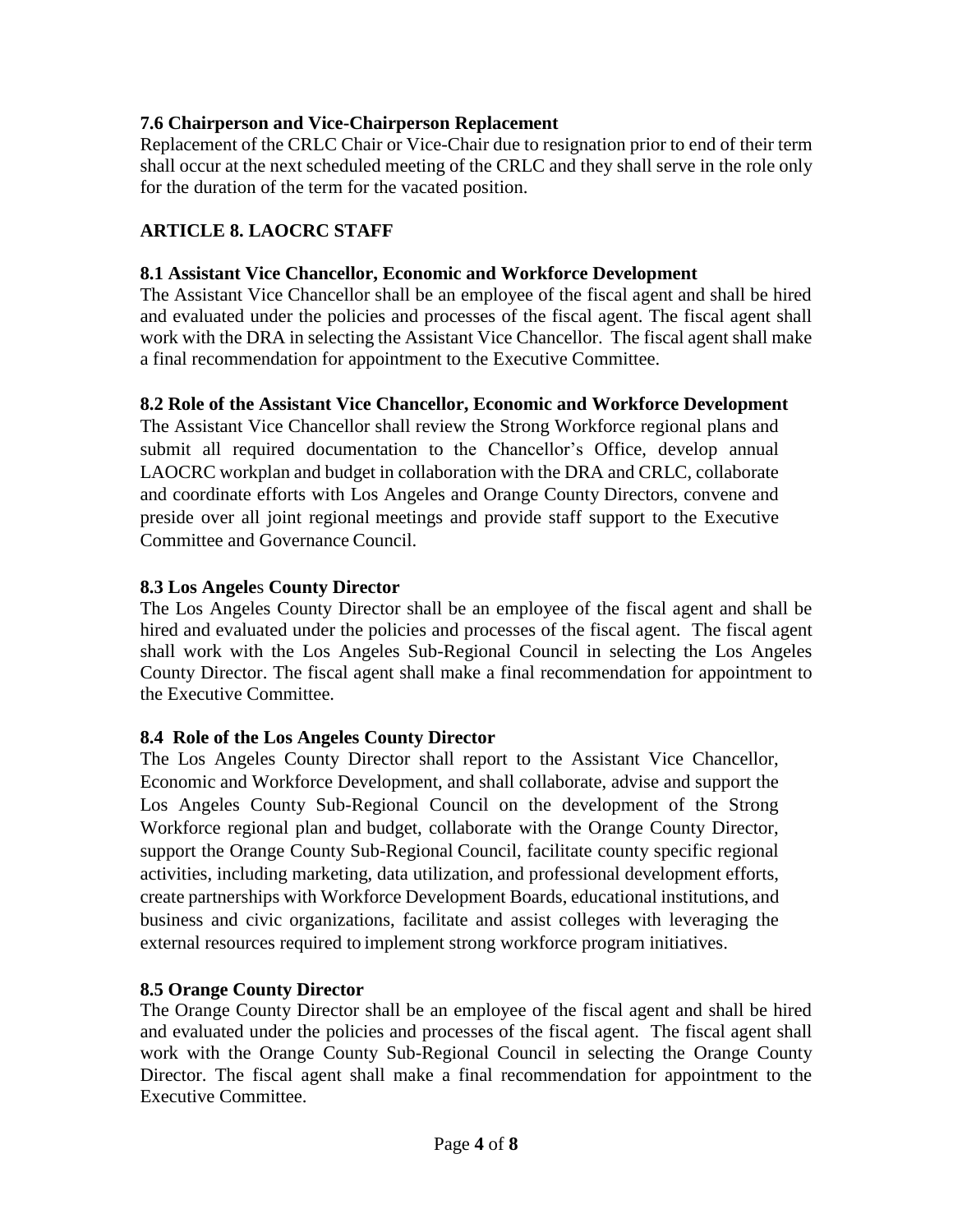#### **8.6 Role of the Orange County Director**

The Orange County Director shall report to the Assistant Vice Chancellor, Economic and Workforce Development, and shall collaborate, advise and support the Orange County Sub-Regional Council on the development of the Strong Workforce regional plan and budget, collaborate with the Los Angeles Director, support the Orange County Sub-Regional Council, facilitate county specific regional activities, including marketing, data utilization, and professional development efforts, create partnerships with Workforce Development Boards, educational institutions, and business and civic organizations, facilitate and assist colleges with leveraging the external resources required to implement strong workforce program initiatives.

# **ARTICLE 9. SUB-REGIONAL COUNCILS AND COLLABORATIVES**

#### **9.1 Los Angeles County Sub-Regional Council**

The Los Angeles County Sub-Regional Council shall be comprised of the nineteen (19) Voting Members and (19) Alternate Voting Members representing the community colleges in the Los Angeles sub-region.

#### **9.2 Los Angeles County Sub-Regional Council - Chairperson**

The Los Angeles County Sub-Regional Council shall be chaired by the Los Angeles County Director.

#### **9.3 Orange County Sub-Regional Council**

The Orange County Sub-Regional Council shall be comprised of nine (9) Voting Members and (9) Alternate Voting Members representing all of the community college districts in Orange County.

# **9.4 Orange County Sub-Regional Council - Chairperson**

The Orange County Sub-Regional Council shall be chaired by the Orange County Director.

# **9.5 Role of the Sub-Regional Councils**

The Sub-Regional Councils will prepare regional initiative plans and budgets. The LA and Orange County Directors shall provide regular updates to the DRA and CRLC, and at LAOCRC to support transparency and promote collaboration between the two Councils and sub-regions. The Councils will facilitate and assist colleges with leveraging the external resources and key stakeholders in the sub region required to successfully develop and implement Strong Workforce initiatives. The councils will collaborate with Workforce Development Boards (WDBs) in the sub region regions and Collaboratives to identify priority and emerging sectors, viable regional projects, and regional professional development opportunities.

#### **9.6 Los Angeles County Collaborative**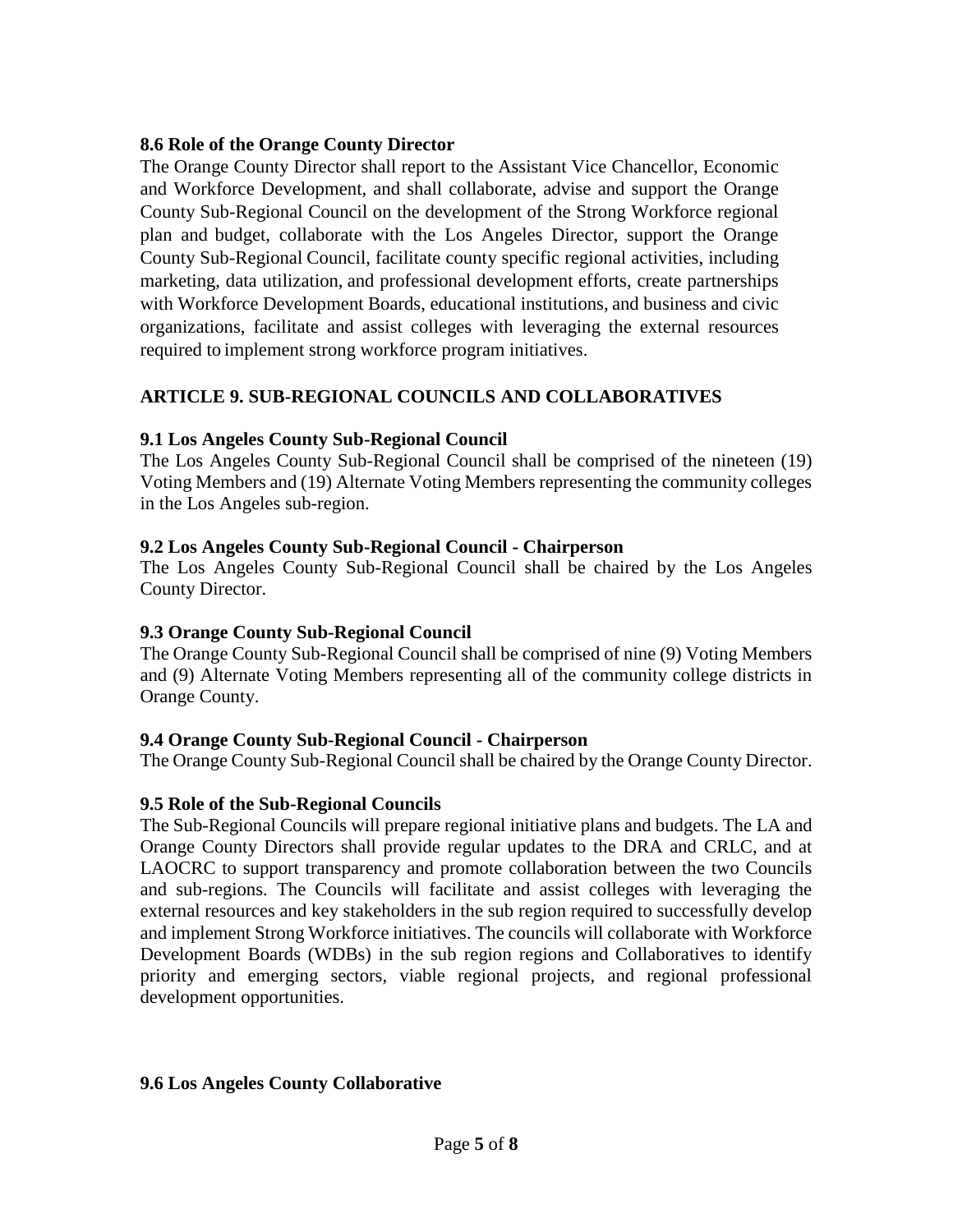The Los Angeles County Collaborative is comprised of Voting Members and Alternate Voting Members of the 19 community colleges, key talent in Los Angeles County (Deputy Sector Navigators, Technical Assistance Providers, Centers of Excellence for Labor Market Research), local educational agencies, adult education, K-12 schools and districts, interested representatives of California State University and University of California, civic representatives, community-based organizations, workforce development boards, representatives of labor, economic development and industry sector leaders.

#### **9.7 Los Angeles County Collaborative - Chairperson**

The Los Angeles County Collaborative shall be chaired by the Los Angeles County Director.

#### **9.8 Orange County Collaborative**

The Orange County Collaborative is comprised of Voting Members and Alternate Voting Members of the 9 community colleges, key talent in Orange County (Deputy Sector Navigators, Technical Assistance Providers, Centers of Excellence for Labor Market Research), local educational agencies, adult education, K-12 schools and districts, interested campuses of the California State University and University of California, civic representatives, community-based organizations, workforce development boards, representatives of labor, and economic development and industry sector leaders.

#### **9.9 Orange County Collaborative - Chairperson**

The Orange County Collaborative shall be chaired by the Orange County Director.

# **ARTICLE 10. MEETINGS / VOTING**

# **10.1 Location of Meetings and Voting**

Meeting locations will be established by the Chairperson of each committee or council with the mutual agreement of the fiscal agent. Voting on all committees and council may be in person or by electronic vote.

#### **10.2 Sub-Committees and Ad Hoc Committees.**

The Governance Council and all LAOCRC committees may establish sub-committees and ad hoc committees as required.

#### **10.3 Governance Council**

The Governance Council shall meet once (1) in the spring and fall. An annual calendar with meeting dates shall be developed and approved by the Governance Council at their spring meeting. Quorum shall be established by a majority of members in attendance at the meeting.

#### **10.4 Executive Committee**

The Executive Committee shall meet quarterly. An annual calendar with meeting dates shall be developed and approved by the Executive Committee no later than their June meeting. Quorum shall be established by a majority of members in attendance at the meeting.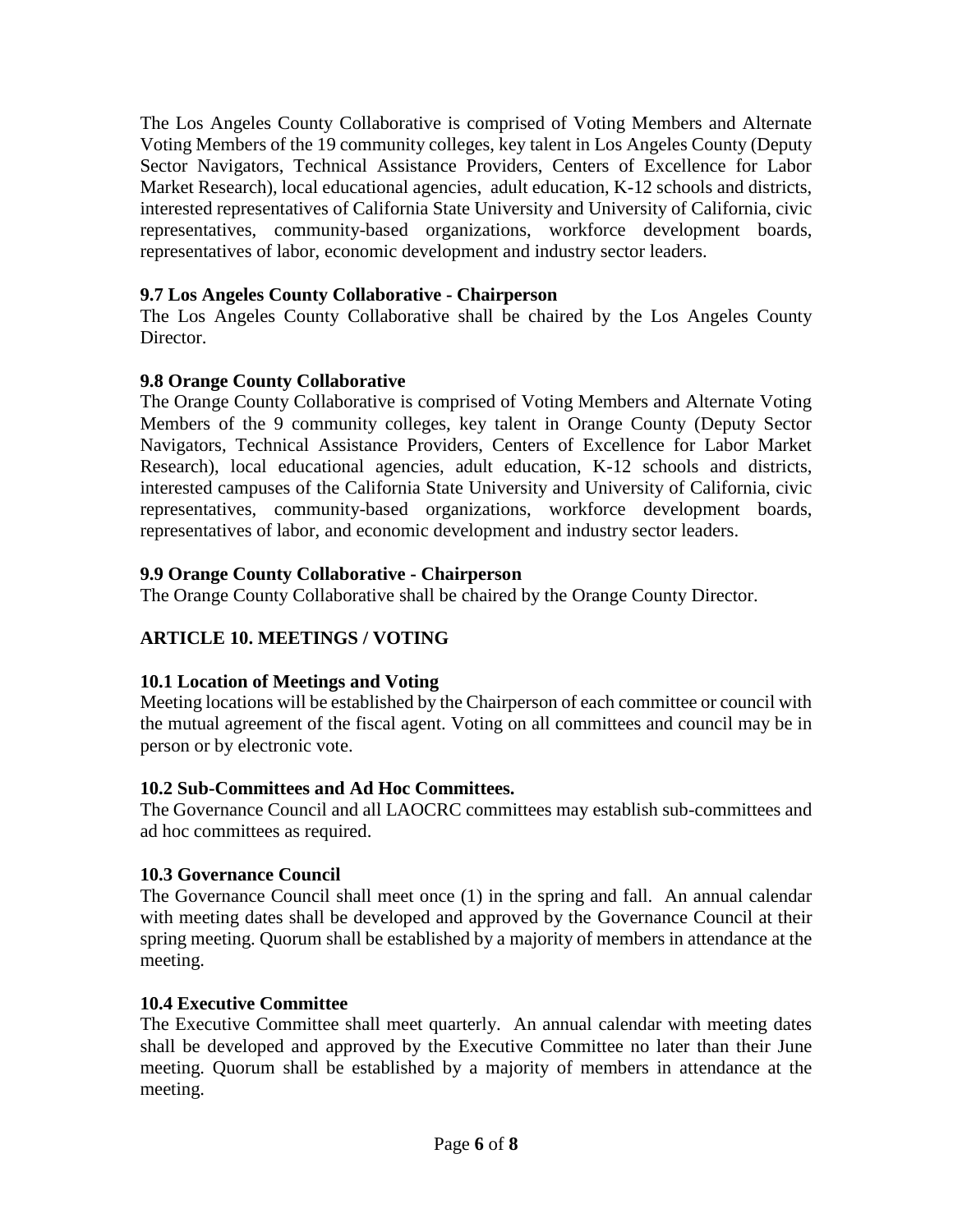#### **10.5 DRA Meetings**

The DRA shall meet at least quarterly, prior to the Executive Committee meeting, and attend the Executive Committee meeting, as scheduled. An annual calendar with meeting dates shall be developed and approved by the DRA no later than their June meeting. Quorum shall be established by a majority of members in attendance at the meeting.

#### **10.6 CRLC Business Meetings**

The College Resource Leadership Council shall have a minimum of 7 monthly meetings from September through June as stipulated in the grant requirements. An annual calendar with meeting dates and program recommendation deadlines will be developed and approved by the CRLC no later than their June meeting.

#### **10.7 CRLC Quorum**

Fifty percent plus one  $(50\% + 1)$  of the CLRC members entitled to vote, represented in person, shall constitute a quorum at a meeting of the members. If less than a quorum of the members entitled to vote is represented at a meeting, no action may be taken.

#### **10.8 CRLC Voting**

Voting for Program Recommendation will be done via consensus, a process that seeks general agreement for the good of the whole. When consensus is reached, all CRLC members submit/voice a vote of "yes/aye" to indicate that they are either fully supportive of the proposed program, or accept it as one they can agree to, even though they may have some concerns. A CRLC member may abstain from voting but that does not block passage. For consensus to be reached there must be a quorum of CRLC Members present. Matters for which consensus cannot be reached will be discussed and further data gathered and examined by the CRLC Members regarding claims of unnecessary duplication and insufficient Labor Market Information (LMI). The matter will then be presented again and put to a vote requiring two-thirds plus one of the CRLC members.

For all votes not related to Program Recommendation, a two-thirds plus one vote will pass the matter at hand.

#### **10.9 Sub Regional Council Meetings**

The Sub Regional Councils shall meet as needed. Meetings will be called by the Director/Chairperson of the sub regional council. Meetings should be scheduled with sufficient advanced notice for members to attend. Whenever possible a long-term meeting schedule should be created.

#### **ARTICLE 11. ADMINISTRATIVE PROVISIONS**

#### **11.1 Minutes**

Minutes shall be taken and posted on the LAOCRC website for all Governance Council, CLRC, DRA, and Sub Regional Council meetings.

#### **11.2 Rules of Procedure**